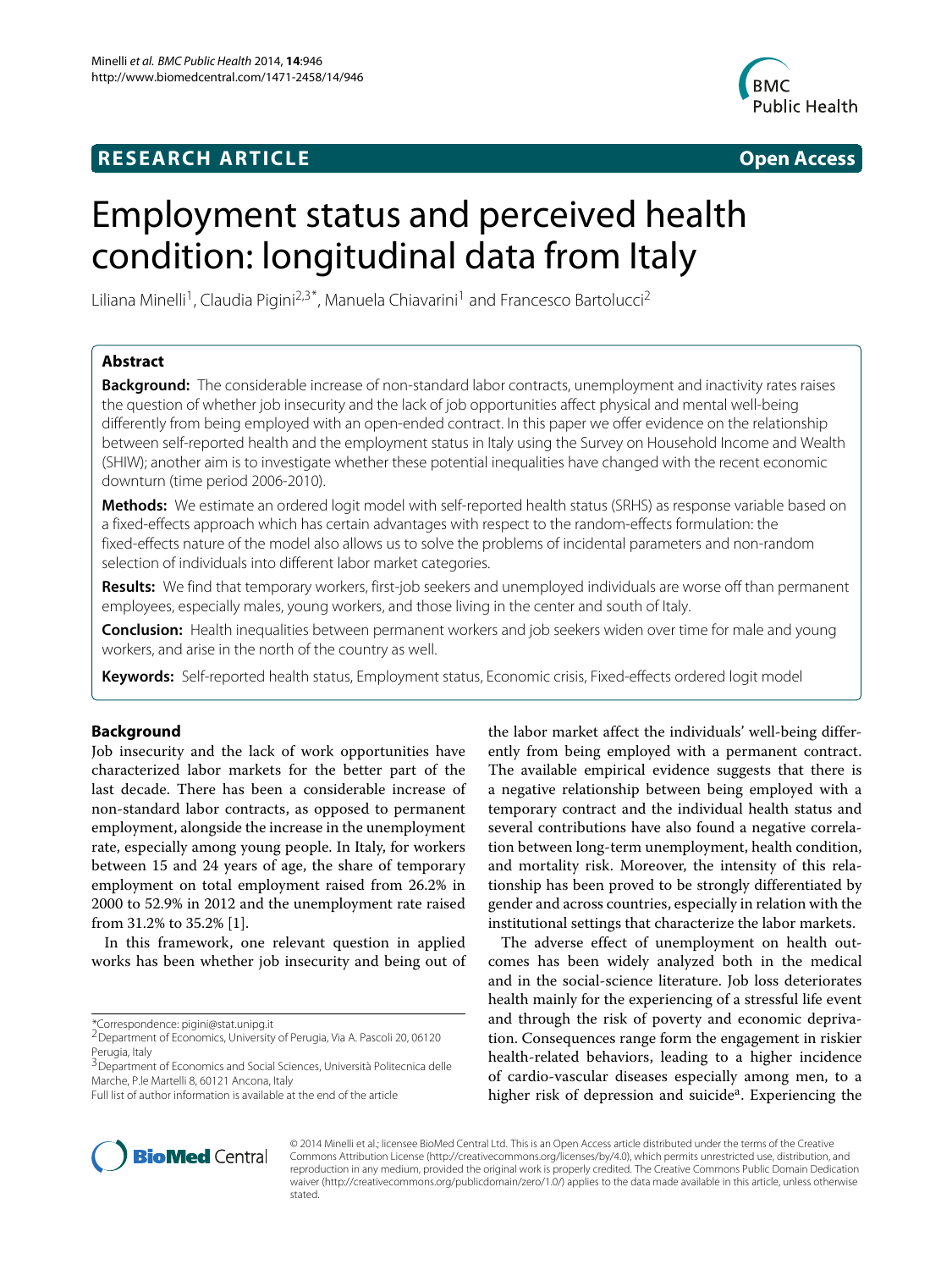job loss event has been found to be related to higher risks of a heart attack or stroke and with the risk of mental illness [\[2\]](#page-10-1), to poorer self-rated health [\[3,](#page-10-2)[4\]](#page-10-3) and ultimately with a higher mortality risk [\[5\]](#page-10-4).

One relevant dimension in these studies is the length of unemployment, meaning that long-term unemployed are in worse physical and psychological health than those experiencing a short spell of unemployment [\[6\]](#page-10-5). More specifically, long-term unemployment has been found to be related to elevated all-cause mortality with a mortality risk increasing in the duration of unemployment [\[7\]](#page-10-6). Long–term unemployment is also associated with a greater incidence of suicide: in particular, the risk is greatest in the first five years, and persists at a lower level up to 16 years after the unemployment event [\[8\]](#page-10-7).

While (long-term) unemployment has been steadily in the center of the investigation on social determinants of morbidity and mortality, a lively debate has been growing in the literature on precarious employment as an emerging socio-economic determinant of health [\[9](#page-10-8)[,10\]](#page-10-9). The empirical evidence has identified contract and income instability, along with worse working conditions including the psychological work environment, as the main channels describing the negative relationship between precarious employment and health outcomes. This literature is extensive and we only review some contributions among the most recent and closely related to our research question. For a more detailed review see [\[11\]](#page-10-10).

Insecurity due to the contract duration has been found to substantially decrease the perceived health condition [\[12\]](#page-10-11), to increase psychological distress [\[13\]](#page-11-0) and even poor physical health [\[14\]](#page-11-1). Job insecurity has also contributed to an increase by 50% the level of depressive symptoms in the US [\[15\]](#page-11-2). Workers unsatisfied with their contract terms [\[16\]](#page-11-3) report lower self-rated health and the insecurity due to contract uncertainty is such that transitions from unemployment to fixed-term employment does not increase the perceived health condition, at least in the short run [\[17\]](#page-11-4). In addition, self-rated health is sensitive to economic deprivation due to intermittent spells of employment, so that workers are unsatisfied with their material reward [\[18\]](#page-11-5), and to the lack of benefits provided by a stronger employment protection [\[19\]](#page-11-6). Recently, cross-country analyses have also been carried out with the purpose of highlighting differences in the link between insecurity and poor health within Europe. The association between job insecurity and self-rated health has been studied using cross-sectional data from 16 European countries finding that precarious employment is not associated with poor health only in Belgium and Sweden [\[20\]](#page-11-7). Institution settings and labor market regulations can explain a significant part of cross-country differences [\[21\]](#page-11-8). In addition, precarious work in Bismarckian, Southern European, Anglo-Saxon, Eastern European, and East

Asian countries is found to be associated with adverse physical health outcomes, such as musculoskeletal disorders and injuries [\[22\]](#page-11-9).

Workers employed with a temporary contract often results in having to cope with worse working conditions. Among other determinants, the number of hours worked and the unpaid overtime work decrease self-rated health and psychological well-being [\[23\]](#page-11-10). In addition, temporary workers often experience disempowerment, especially in bargaining over wages and working hours, and little entitlement to workplace rights, that indicate a difficult psychological environment in the workplace. Analyses comprehensive of all these factors have used data from the Psycho-social Factors Survey carried out in 2004-2005 in Spain and employing the response variables form the *Employment Precariousness Scale* (EPRES) [\[24\]](#page-11-11). This variable comprises many dimensions of temporary employment (duration, economics deprivation, limited rights, vulnerability and defenselessness in the work place)<sup>b</sup>. Results confirm a negative association between job insecurity and poor mental health, especially stronger for women.

Recently, the literature has also focused on the evolution of the relationship between employment profile and health outcomes during periods of financial strain. Evidence for the US suggest that the relationship between working hours, change in type of contract and health after the 2008 economic crisis have no significant effect on health behaviors [\[25\]](#page-11-12). In contrast, the negative impact of unemployment, especially long-term, on mental health worsens significantly during the economic crisis in Spain [\[26\]](#page-11-13).

Although the empirical works mentioned above have assessed the extent of this relationship for many OECD countries, the evidence for the case of Italy is indeed scarce. Only one contribution provides some empirical evidence for the Italian case [\[27\]](#page-11-14): the study employs the "Multiscopo" (Multiscope) survey issued by the Italian Institute of Statistics matched, by a simulation procedure, with some information (non–health related) on income present in SHIW. Youth temporary employment is analyzed for the years 2004/2005. It emerges that there is a negative relationship between psychological well-being, happiness and temporary employment especially for young male workers. However, their analysis is referred only to the pre-crisis period.

In this paper, we offer empirical evidence on the relationship between the self-assessed health status and the labor market position in Italy. In this regard, we compare the health conditions of temporary workers, first-job seekers and unemployed individuals with those of workers with fixed income (permanent employees and selfemployed workers). We use the question on Self Reported Health Status (SRHS) in the SHIW issued by the Bank of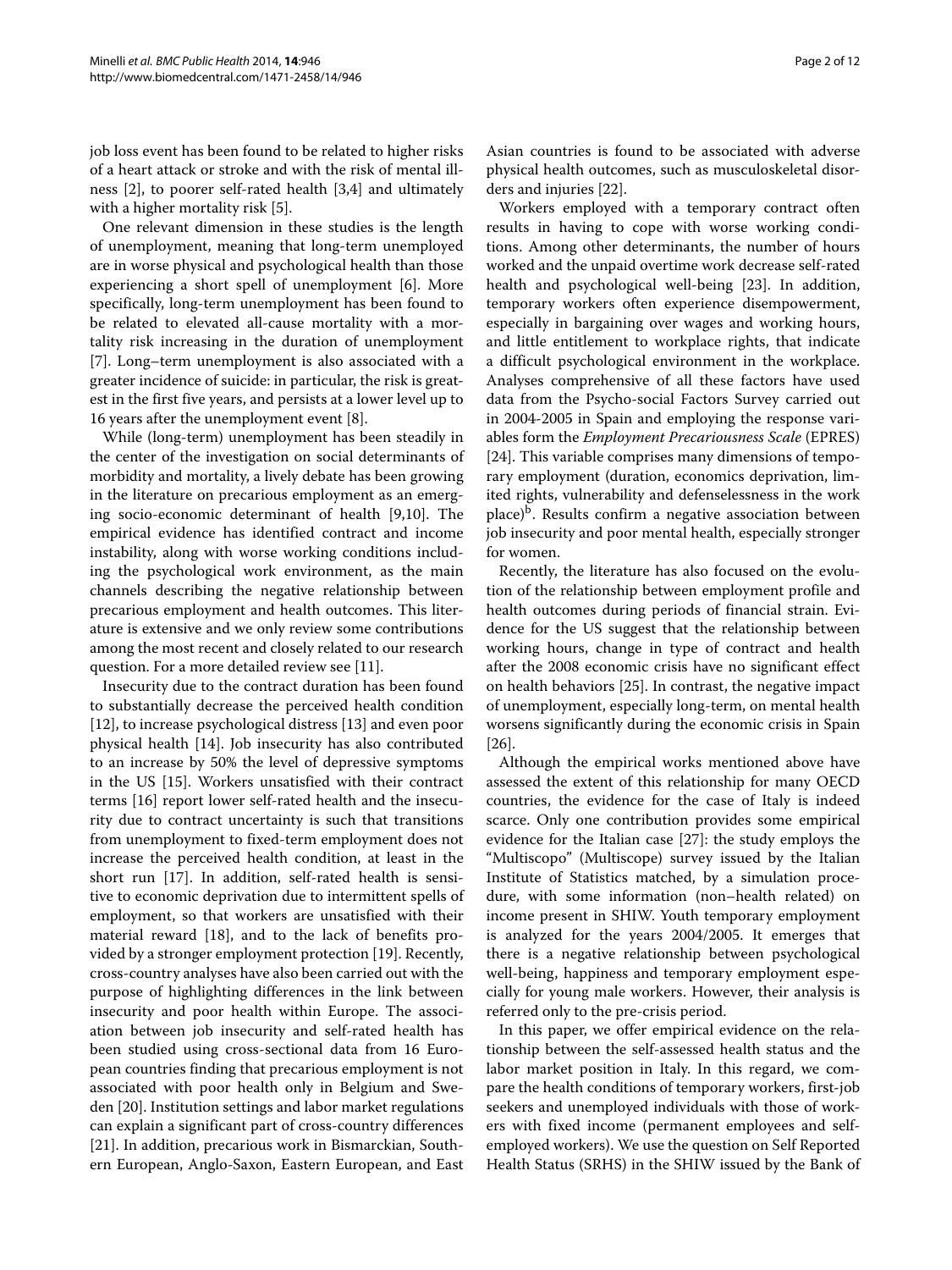Italy. This issue is particularly interesting in the case of Italy, where the labor market is characterized by a strong dichotomy: on one side permanent workers benefit from a considerably high degree of protection, while on the other temporary workers are exposed to a high job insecurity and a very low degree of employment protection. In addition, workers experiencing spells of unemployment, whose health condition may deteriorate due to the economic deprivation, are often not adequately sustained by welfare interventions.

Since the survey comprises SRHS for the time span 2006–2010, we are able to investigate whether this relationship has changed with the recent economic downturn, testing whether inequalities in the health conditions across the employment profiles have exacerbated with the occurrence of the economic crisis. The financial situation of the country has led to substantial cuts in public expenditure and also in health care. However, growing inequalities in the health conditions between economically deprived categories and the financially stable ones would call for a greater presence of the public health care system.

We additionally investigate whether the relationship between employment profiles and health is different across the country, since the Italian health care system in is the hands of regional governments potentially leading to inequalities in health care provision [\[28\]](#page-11-15). Finally, we uncover whether inequalities have settled in specific demographic groups. We differentiate our analysis by age and gender, as the lack of job opportunities and the raising incidence of non-standard labor contracts have specifically targeted young and female workers.

# **Methods**

#### **Data source**

We use the question on SRHS in the panel SHIW issued by the Bank of Italy. The SHIW dataset is freely available and it can be downloaded at the address [http://www.](http://www.bancaditalia.it/statistiche/indcamp/bilfait) [bancaditalia.it/statistiche/indcamp/bilfait.](http://www.bancaditalia.it/statistiche/indcamp/bilfait) For the longitudinal study, about 2,000 households are interviewed every two years. The sample design is based on two stages: first, about 400 municipalities with more than 20,000 inhabitants are sampled; secondly, households (the group of people living in the same house or temporarily not in the same house but related) are sampled and interviewed by CAPI (Computer-Assisted Personal Interviewing). The participation rate (interviews on contacted families) was around 41% in 2006, 55% in 2008, and 53% in 2010<sup>c</sup>.

SHIW includes the question about SRHS, available at the individual level, for 2006, 2008 and 2010. For the time window 2006-2010 we build an unbalanced longitudinal dataset of 59,294 observations for which SRHS is observed at least twice. We further restrict the sample to individuals between 15 and 64 years of age and, after dropping outliers

and observations with missing values in the variables of interest, we end up with a sample of 37,782 observations.

SRHS, labeled SALUT in the questionnaire, is an ordered variable that takes values between 1 and 5 for increasing health status: it takes value 1 if the respondent answered his/her health is *very poor* in the year of the interview, it takes value 2 for *poor*, 3 for *fair*, 4 for *good*, and 5 for *excellent*. Self-rated health if often questioned as a measure of health outcomes as its subjective nature in household surveys may produce biased results. Nevertheless, it is widely used in empirical applications and it has been recognized to be a valid predictor of morbidity and mortality [\[29](#page-11-16)[,30\]](#page-11-17) since the process of health assessment ultimately lies in the biological and psychological state of the individual [\[31\]](#page-11-18).

The first row of Table [1](#page-3-0) contains the sample frequencies for each category of SRHS and shows that the majority of the respondents declare they are in good or excellent health.

The employment status is a categorical variable that identifies five possible conditions in the labor market. In our empirical analysis, given the possible time-varying nature of the employment condition, we investigate the effect of experiencing each of these conditions one or more times on SRHSd. We label *permanent* dependent workers with an open–ended contract and self-employed individuals with a stable income<sup>e</sup>. The *temporary* category comprises job contracts such as apprenticeships, on-project jobs, and seasonal jobs<sup>f</sup> . *First-job seekers* are those who have being actively looking for their first job in the six months preceding the interview. The *unemployed* category refers to individuals who have being actively looking for a job in the six months preceding the interview and that would be available to work immediately. Finally, *out of labor force* embeds home makers, retired workers, and students. This last profile is only meant to serve as a residual category in the empirical analysis since its exclusion could result in a selection bias problem. However, with lack of further information, the causal effect of being out of the labor force on health cannot be identified since workers who stopped working due to their health limitations could be part of this category  $[32]$ <sup>g</sup>.

The distribution of responses to SRHS by employment status does not exhibit major differences (see the top of Table [1\)](#page-3-0). Nevertheless, the share of *first-job seekers* choosing the *excellent* category is higher than for the other classes and the *unemployed* subjects are those choosing the best category less frequently. Moreover, the share for responses *fair*, *poor*, and *very poor* is somewhat increasing from *permanent* to *out of labor force* with the exception of *first-job seekers*.

Table [1](#page-3-0) also shows the respondents' distribution by year, gender, age, and area of residence. The shape of the distribution of responses to SRHS has not dramatically changed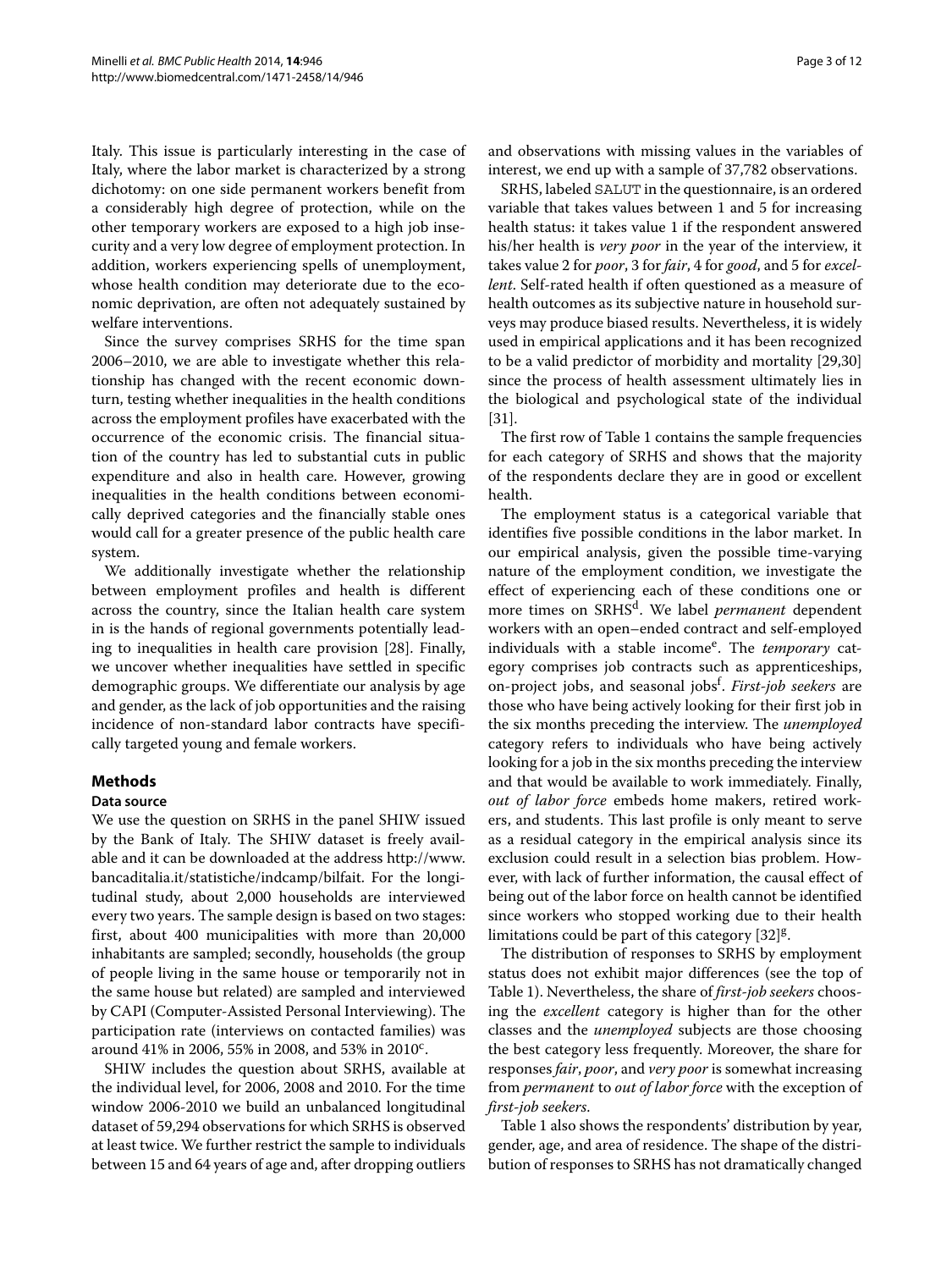# <span id="page-3-0"></span>**Table 1 Sample descriptive statistics of self reported health status (%) by employment status, year, gender, age, area of residence, family income, family wealth, and regional unemployment rate**

|                          | Very poor | Poor | Fair  | Good  | <b>Excellent</b> | <b>Total</b> |
|--------------------------|-----------|------|-------|-------|------------------|--------------|
| <b>Total</b>             | 0.25      | 1.63 | 7.86  | 54.26 | 36.00            | 100.00       |
| <b>Employment status</b> |           |      |       |       |                  |              |
| Permanent                | 0.13      | 0.91 | 5.84  | 55.27 | 37.85            | 48.25        |
| Temporary                | 0.07      | 1.20 | 7.51  | 54.23 | 36.99            | 7.72         |
| First-job seekers        | 0.05      | 0.76 | 3.08  | 50.22 | 45.89            | 4.90         |
| Unemployed               | 0.47      | 3.96 | 13.08 | 55.60 | 26.89            | 3.95         |
| Out of labor force       | 0.46      | 2.57 | 10.79 | 53.29 | 32.89            | 35.18        |
| Year                     |           |      |       |       |                  |              |
| 2006                     | 0.19      | 1.66 | 8.04  | 54.43 | 35.68            | 33.23        |
| 2008                     | 0.36      | 1.72 | 7.79  | 54.11 | 36.03            | 33.35        |
| 2010                     | 0.21      | 1.50 | 7.75  | 54.25 | 36.30            | 32.43        |
| Gender                   |           |      |       |       |                  |              |
| Female                   | 0.23      | 1.68 | 8.36  | 55.53 | 34.18            | 50.76        |
| Male                     | 0.27      | 1.57 | 7.34  | 52.95 | 37.88            | 49.24        |
| Age                      |           |      |       |       |                  |              |
| $15 - 40$                | 0.10      | 0.54 | 2.81  | 46.29 | 50.26            | 46.11        |
| $41 - 64$                | 0.38      | 2.56 | 12.18 | 61.09 | 23.80            | 53.89        |
| Area of residence        |           |      |       |       |                  |              |
| North                    | 0.21      | 1.30 | 6.79  | 48.33 | 43.36            | 43.13        |
| Center                   | 0.28      | 1.59 | 8.78  | 59.63 | 29.71            | 19.64        |
| South                    | 0.28      | 2.03 | 8.60  | 58.30 | 30.80            | 37.23        |
| Income                   |           |      |       |       |                  |              |
| $\leq 22,090$            | 0.40      | 3.12 | 11.16 | 56.57 | 28.74            | 24.99        |
| (22,090;33,490]          | 0.37      | 1.59 | 8.22  | 54.76 | 35.06            | 25.01        |
| (33, 490; 47, 850]       | 0.16      | 1.15 | 6.96  | 53.50 | 38.23            | 24.99        |
| > 47,850                 | 0.07      | 0.65 | 5.09  | 52.22 | 41.97            | 25.01        |
| Wealth                   |           |      |       |       |                  |              |
| $\leq 40,500$            | 0.30      | 2.35 | 9.03  | 54.88 | 33.44            | 24.99        |
| (40, 500; 186, 900]      | 0.35      | 2.06 | 8.42  | 55.53 | 33.63            | 25.01        |
| (186, 900; 335, 000]     | 0.26      | 1.14 | 7.21  | 53.12 | 38.27            | 25.00        |
| > 335,000                | 0.10      | 0.95 | 6.77  | 53.52 | 38.67            | 25.00        |
| <b>Unemployment rate</b> |           |      |       |       |                  |              |
| $\leq 4.3$               | 0.23      | 1.43 | 7.51  | 48.16 | 42.67            | 25.12        |
| (4.3; 5.7]               | 0.24      | 1.50 | 6.87  | 54.39 | 37.00            | 25.30        |
| (5.7; 12.6]              | 0.23      | 1.50 | 9.03  | 55.95 | 33.30            | 24.53        |
| > 12.6                   | 0.31      | 2.08 | 8.05  | 58.60 | 30.96            | 25.05        |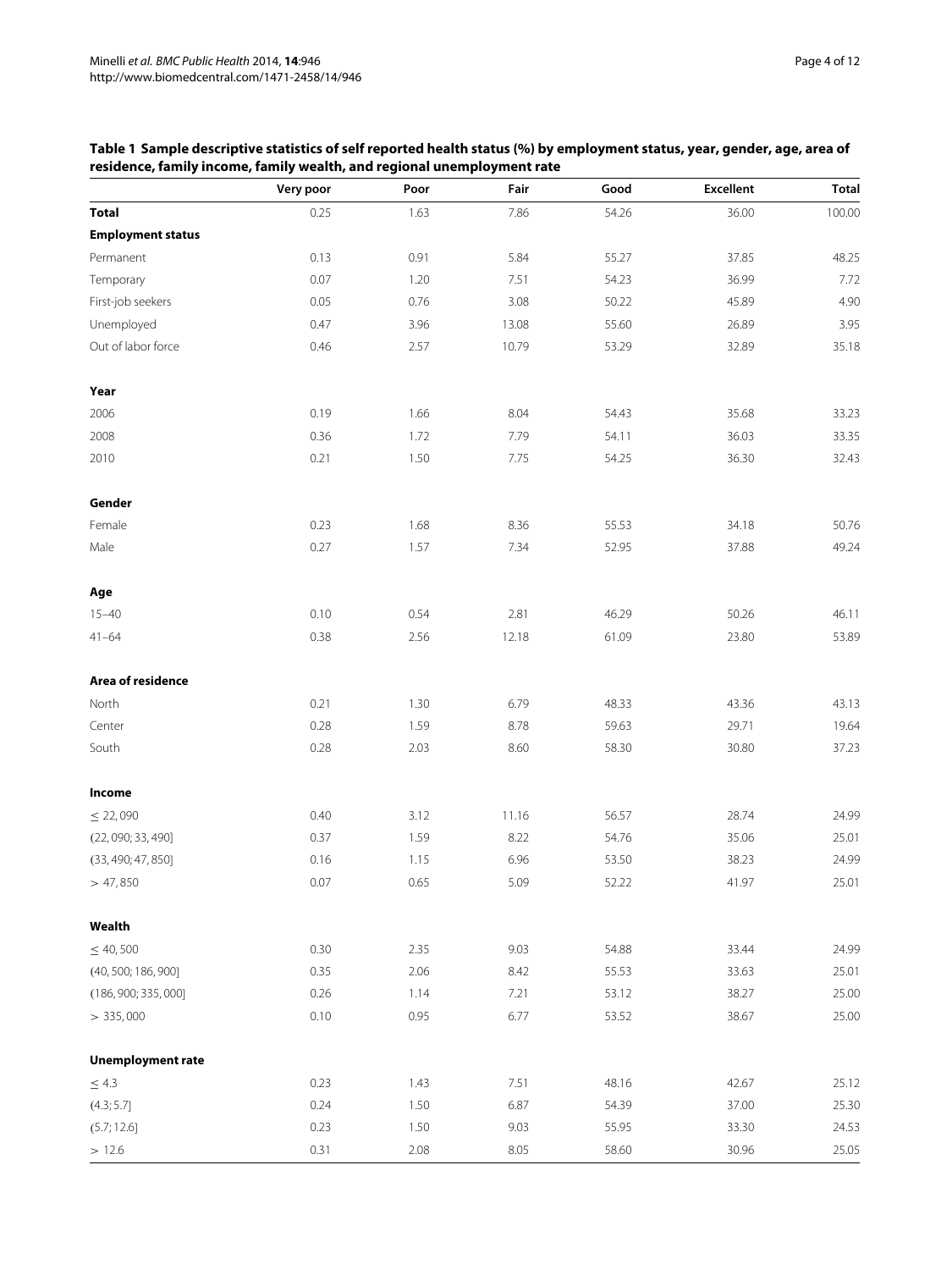with the occurrence of the economic crisis. Furthermore, Table [1](#page-3-0) shows that there is a higher concentration of *good* responses for women compared to the higher share of *excellent* responses for male individuals. Finally, there is a clear difference in the distribution of SRHS between the North and the Rest of Italy: while in the North the majority of responses are equally shared between the *good* and the *excellent* category, for the rest of the country there is a tendency to concentrate responses on the *good* category.

We also present descriptive statistics for the household net income<sup>h</sup>, the household wealth and the regional unemployment rate<sup>i</sup>. Although they are not of primary interest in our analysis, income and wealth will be included (in thousands of Euros) in the model specification as proxy for economic deprivation, while the unemployment rate will give a measure of relative deprivation. For readability of the descriptive statistics, we categorized income, wealth, and regional unemployment rate on the basis of their quartiles: as expected, the relative distribution of the responses shifts towards higher categories of SRHS as income and wealth increase, while it progressively concentrates on the *good* category (leaving *excellent*) for increasing values of the local unemployment rate.

#### **Statistical analysis**

The nature of SRHS is such that it needs to be modeled as an ordinal response variable and therefore non– linear models must be employed for estimation. In applied works, it is customary to consider the ordinal response variable as the results of a categorization mechanism that limits the observability of a latent continuous variable, as the health status can be. Therefore, we set up our model specification by defining the unobservable perceived health status as the latent continuous variable  $y_{it}^{*}$ for individual *i* at time *t* that is based on a linear combination of individual covariates collected in the column vector *xit* and unobservable characteristics represented by the random variables  $\alpha_i$  and  $\varepsilon_{it}$ :

<span id="page-4-0"></span>
$$
y_{it}^* = \mathbf{x}_{it}'\mathbf{\beta} + \alpha_i + \varepsilon_{it}, \qquad i = 1, ..., N, t = 1, ..., T.
$$
\n(1)

In the above expression, the unobservable individual effect  $\alpha_i$  is allowed to be correlated with  $x_{it}$ . The observable ordinal health status is related to the latent variable  $y_{it}^*$  by the following observational rule:

<span id="page-4-1"></span>
$$
y_{ik} = k
$$
 if  $\tau_{k-1} < y_{it}^* \le \tau_k$ ,  $k = 1, ..., K$ , (2)

where the threshold parameters  $\tau_k$ ,  $k = 1, \ldots, K$ , with  $\tau_0 = -\infty$  and  $\tau_K = \infty$ , are strictly increasing and *K* is the number of response categories.

With cross-section data, the parameters *β* in [\(1\)](#page-4-0) and the threshold parameters  $\tau_k$  in [\(2\)](#page-4-1) are estimated by Maximum Likelihood using the common ordered logit/probit models provided that the effects  $\alpha_i$  are ruled out. However, the longitudinal structure of our dataset allows us to properly take into account the presence of the time-invariant individual unobserved heterogeneity effects α*i*.

With longitudinal data, one can either estimate a random-effects ordered probit/logit model or a fixedeffects ordered logit model. Choosing one or the other implies different assumptions on the effects  $\alpha_i$ . In order to consistently estimate a random-effects model, α*<sup>i</sup>* needs to be independent of  $x_{it}$  and assumptions on the joint distribution of  $\alpha_i$  and  $\varepsilon_{it}$  must be made; in contrast, the fixed-effects ordered logit model does not require these assumptions as the individual time-invariant unobserved effects cancel out by a suitable transformation that is illustrated in the following. The fixed-effects model also provides an estimator robust to misspecification of the distribution of  $\alpha_i$ . Note that the estimator is less efficient than the one obtained with the random-effects model when the distributional assumptions on  $\alpha_i$  are correct.

A fixed-effects ordered logit model is a better choice for health applications as it solves the problem of other possible sources of bias due to unobserved heterogeneity [\[4\]](#page-10-3). Most importantly, there is the issue of self-selection into employment categories [\[11,](#page-10-10)[33\]](#page-11-20). For instance, certain behaviors may result unfavorable for individuals' "employability" and their health-related outcomes, however separately, at the same time [\[34\]](#page-11-21). By assuming that the propensity to engage in such behaviors is time-invariant in the time span considered, the bias, potentially generated by this spurious correlation, is eliminated if an ordered fixed-effects logit model is adopted.

The estimation of an ordered fixed-effects logit model can be reduced to the estimation of a fixed-effects binary logit model [\[35-](#page-11-22)[37\]](#page-11-23) once the *K* category responses have been transformed in *K* - 1 binary response variables categories. A consistent estimator can be obtained by conditioning each likelihood contribution corresponding to each of these dichotomizations on a sufficient statistic which is the sum of the individual outcomes over time. The parameters, associated with time-varying covariates, can then be estimated by Conditional Maximum Likelihood (CML).

By assuming that the the error terms  $\varepsilon_{it}$  are independent and identically distributed, standard logistically distributed conditionally on  $x_{it}$  and  $\alpha_i$ , the probability that  $y_{it}$ takes value *k* for individual *i* at time *t* is

$$
Pr(y_{it} = k | \mathbf{x}_{it}, \alpha_i) = \Lambda(\tau_k - \mathbf{x}_{it}'\mathbf{\beta} - \alpha_i) - \Lambda(\tau_{k-1} - \mathbf{x}_{it}'\mathbf{\beta} - \alpha_i),
$$
\n(3)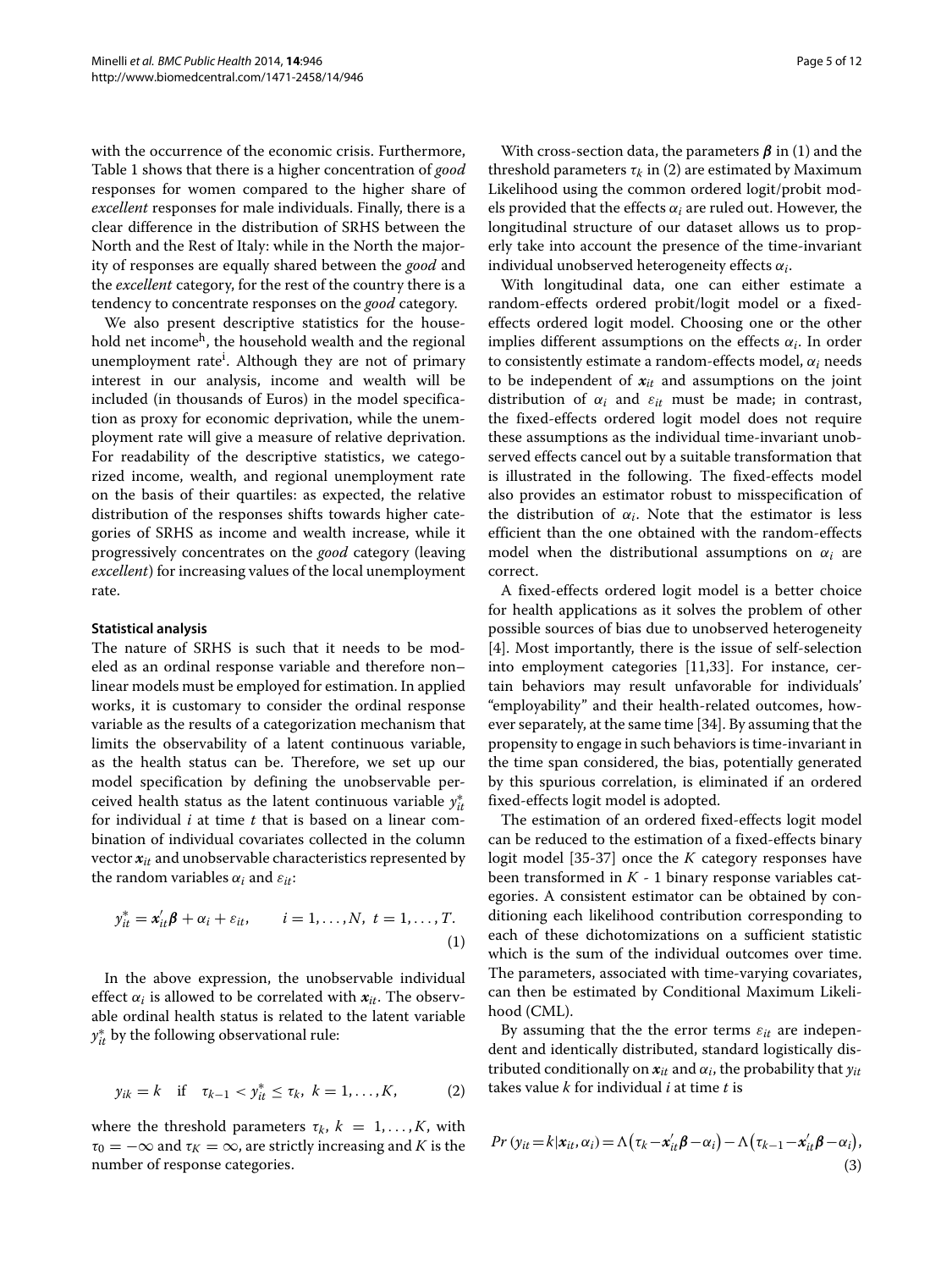where  $\Lambda$  is the standard logistic cumulative distribution function. Following a standard notation [\[38\]](#page-11-24), let  $d_{it}^k$  be the binary dependent variable defined as  $d_{it}^k = I(y_{it} > k) K =$ 1, ..., *K*, that is the dichotomization of  $y_{it}$  at the cutoff *k*. It follows that  $P(d_{it} = 0) = \Lambda \left( \tau_{k+1} - \mathbf{x}_{it}' \boldsymbol{\beta} - \alpha_i \right)$  and  $P(d_{it} = 1) = 1 - \Lambda \left( \tau_{k+1} - x_{it}' \beta - \alpha_i \right)$  since  $\log \frac{P\left(d_{it}^k = 1\right)}{P\left(d^k = 1\right)}$  $\frac{1}{P(d_{it}^k=0)}$  =  $\alpha_i + x'_{it} \boldsymbol{\beta}$ . The sum over all elements of  $\boldsymbol{d}_i^k = 0$  $\left(d_{i1}^k, \ldots, d_{iT}^k\right)$ is a sufficient statistic for  $\alpha_i$ , as in the binary model, and the thresholds  $\tau_k$ : by conditioning on  $\sum_{t=1}^T d_{it}^k = d_{i+1}^k$  it can be shown that  $\alpha_i$  can be eliminated<sup>j</sup>.

The conditional density of  $\boldsymbol{d}_i^k$  is

$$
f_{ki}\left(\boldsymbol{d}_{i}^{k}\right)=P\left(\boldsymbol{d}_{i}^{k}\middle|\sum_{t=1}^{T}d_{it}^{k}=d_{i+}^{k}\right)=\frac{\exp\left(\sum_{t=1}^{T}d_{it}^{k}\boldsymbol{x}_{it}^{k}\boldsymbol{\beta}\right)}{\sum_{\boldsymbol{b}_{i}\in B_{d_{i+}^{k}}}\exp\left(\sum_{t}b_{it}\boldsymbol{x}_{it}^{k}\boldsymbol{\beta}\right)},
$$

where at the denominator there the set of all possible sequences of 0s and 1s for which the sum of *T* binary outcomes is equal to  $d_{i+}^k$ , that is  $B_{d_{i+}^k} = \begin{bmatrix} 1 & \sqrt{k} & \sqrt{k} \\ 0 & 1 & \sqrt{k} \\ 0 & 0 & 1 \end{bmatrix}$  $\bm{b}_i$  :  $\sum_{t=1}^T b_{it} = \sum_{t=1}^T d_{it}^k = d_{i+1}^k$  .

The sample conditional log-likelihood is

$$
\ell(\boldsymbol{\beta}) = \sum_{i=1}^{N} \sum_{k=2}^{K} \log f_{ki} \left( \boldsymbol{d}_{i}^{k} \right). \tag{4}
$$

The vector  $\hat{\beta}$  resulting form the maximization of [\(4\)](#page-5-0) is a consistent estimator of the parameters in [\(1\)](#page-4-0). Only individuals with  $d_{i+}^k < T$  and  $d_{i+}^k > 0$  contribute to the log-likelihood. In addition, the fixed-effect nature of the model is such that parameters associated with timeinvariant covariates cannot be estimated because they are not identified.

Finally, we test the fixed-effects type against the random-effects specification of the model by means of the Hausman test [\[39\]](#page-11-25): under the null hypothesis of correct specification of the joint distribution of  $\alpha_i$  and  $\varepsilon_{it}$ , both the fixed-effects and the random-effects estimators are consistent but the latter is more efficient; under the alternative, only the fixed-effects estimator is consistent. However, the proposed test is not valid with heteroskedasticity and when time dummies are included in the model specification. Therefore, we estimate with a random-effects<sup>k</sup> ordered logit model the auxiliary regression

$$
y_{it}^* = \mathbf{x}_{it}' \mathbf{\beta} + \mathbf{\bar{z}}_i' \xi + \alpha_i + \varepsilon_{it}, \quad \text{for} \quad i = 1, \dots, N \ t = 1, \dots, T
$$

where *xit* contains time-varying and time-invariant covariates and  $\bar{z}_i$  are the time averages of all the timevarying regressors [\[40\]](#page-11-26). The Hausman test statistic is then computed as a Wald test for  $H_0$ :  $\xi = 0$  using the panel robust covariance matrix estimator.

#### **Results and discussion**

Table [2](#page-6-0) reports the estimation results of two models for the SRHS variable estimated by using the Fixed-Effects (FE) and the Random-Effects (RE) ordered logit models. The first model, M1, is estimated by using a specification that includes dummies for the employment condition and time dummies separately, while the specification of second model, M2, is augmented by their interaction terms. We include the household annual income and wealth in order to control for the effect of economic deprivation and we add their quadratic terms to capture the possible concave relationship with these covariates. Moreover, the regional unemployment rate serves as a proxy of relative deprivation. In addition, to control for aging effects, we include the age of the individual and its square in the RE model and only the age square in the FE model to avoid collinearity with the time dummies.

<span id="page-5-0"></span>The estimation results for model M1 in Table [2](#page-6-0) show that the information produced by the FE and the RE specifications is rather coherent with respect to the employment conditions: being employed with a temporary contract, being a first-job seeker or unemployed has a significant negative effect on the perceived health condition compared to being a permanent worker. In contrast, the coefficients related to the time dummies give different indications suggesting that, in the FE model, the occurrence of the economic downturn has damaged, albeit not significantly, the perceived health condition. The only difference in sign between the FE and RE models concerns the regional unemployment rate. The empirical evidence on the effect of the labor market context, such as local unemployment, on health is rather ambiguous. Our FE model shows a positive relationship between local unemployment and self-reported health, a result that has been found for some European countries as well [\[41\]](#page-11-27): being a temporary worker, unemployed or not employed is less stigmatizing in contexts where unemployment is common. In addition, the well-being of individuals disadvantaged in the labor market is known to decrease less if they live in environments with a high unemployment rate [\[42\]](#page-11-28).

Finally, the *p*-value of the Hausman test (Table [2\)](#page-6-0) leads us to reject the null hypothesis of correct specification of the RE assumptions, meaning that the results obtained by FE estimation are more reliable.

The columns labeled M2 in Table [2](#page-6-0) refer to the estimation of ordered logit models where the latent health status is specified as

$$
y_{it}^* = \sum_j x_{itj}' \beta_j + \gamma_t A_t + \sum_j A_t x_{itj} \phi_{tj} + \alpha_i + \varepsilon_{it}, \quad i = 1, \dots, N,
$$

where  $x_{itj}$  are the dummy variables for the employment conditions, with  $j =$  {Temporary, First-job seekers, Unemployed},  $t = 2008, 2010, A_t$  are time dummies and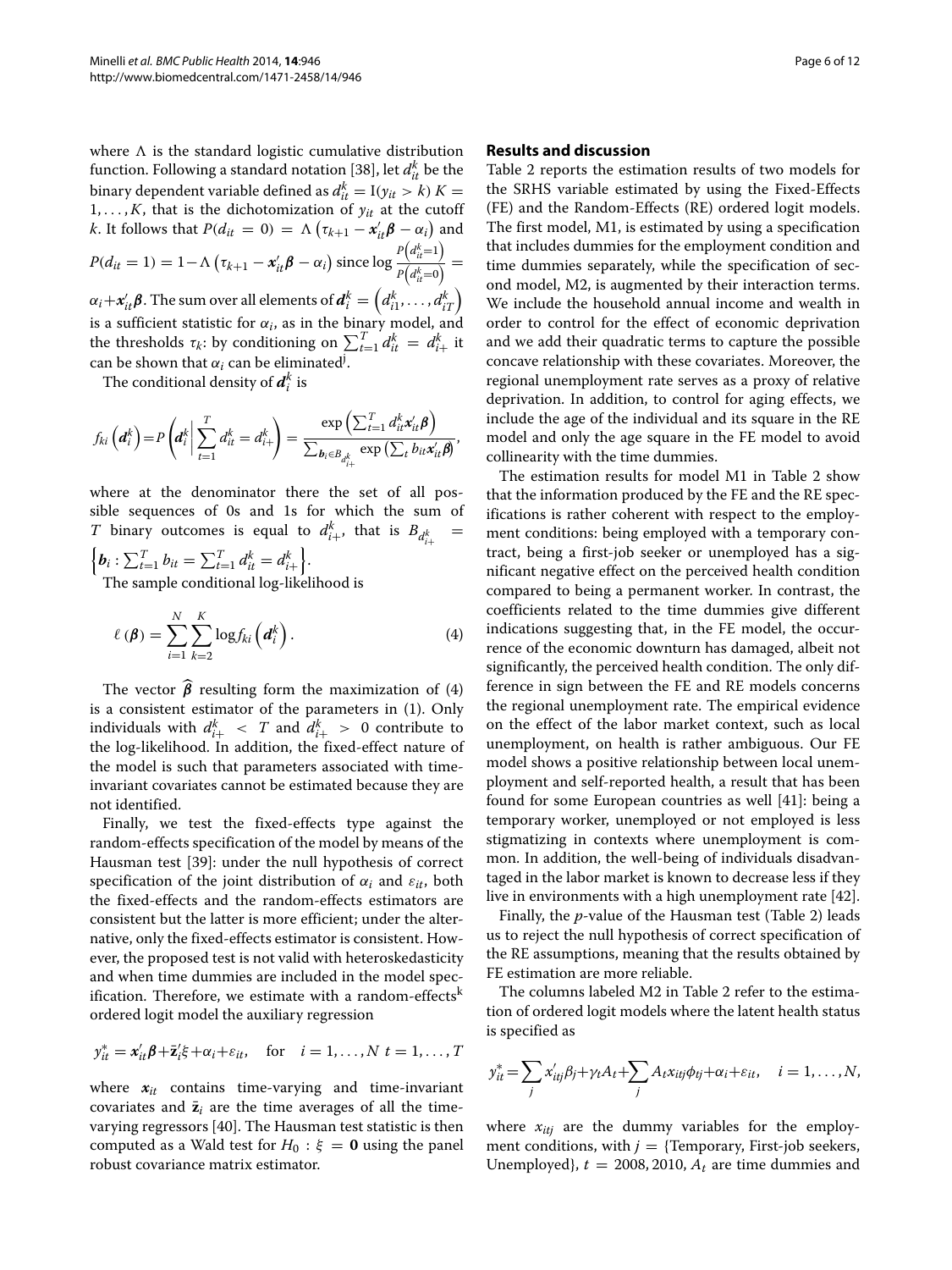<span id="page-6-0"></span>

|                   | M1                   |                                  | M <sub>2</sub>                     |                            |
|-------------------|----------------------|----------------------------------|------------------------------------|----------------------------|
|                   | FE.<br>coeff. (s.e.) | <b>RE</b><br>coeff. (s.e.)       | FE<br>coeff. (s.e.)                | <b>RE</b><br>coeff. (s.e.) |
| Ref: Permanent    |                      |                                  |                                    |                            |
| Temporary         | $-0.147(0.100)$      | $-0.400(0.058)$                  | $-0.159(0.159)$                    | $-0.455(0.095)$            |
| First-job seekers | $-0.435(0.139)$      | $-0.359(0.077)$                  | $-0.459(0.195)$                    | $-0.272(0.127)$            |
| Unemployed        | $-0.317(0.150)$      | $-0.710(0.086)$                  | $-0.366(0.237)$                    | $-0.820(0.143)$            |
| Out of LF         | $-0.300(0.091)$      | $-0.182(0.039)$                  | $-0.305(0.091)$                    | $-0.183(0.039)$            |
| 2008              | $-0.034(0.043)$      | 0.075(0.032)                     | $-0.057(0.047)$                    | 0.066(0.035)               |
| 2010              | $-0.031(0.085)$      | 0.326(0.036)                     | $-0.012(0.090)$                    | 0.324(0.039)               |
| Fam. Income       | 0.038(0.031)         | 0.136(0.011)                     | 0.039(0.031)                       | 0.136(0.011)               |
| Fam. Income sq.   | $-0.384(0.129)$      | $-0.267(0.033)$                  | $-0.390(0.131)$                    | $-0.267(0.033)$            |
| Fam. Wealth       | 0.050(0.013)         | 0.016(0.005)                     | 0.050(0.013)                       | 0.015(0.005)               |
| Fam. Wealth sq.   | $-0.016(0.005)$      | $-0.006(0.003)$                  | $-0.016(0.005)$                    | $-0.006(0.003)$            |
| Unemp. rate       | 0.095(0.039)         | $-0.060(0.005)$                  | 0.094(0.040)                       | $-0.060(0.005)$            |
| Age               |                      | $-0.015(0.004)$                  |                                    | $-0.015(0.004)$            |
| Age <sup>2</sup>  | $-0.074(0.008)$      | $-0.086(0.004)$                  | $-0.075(0.008)$                    | $-0.086(0.004)$            |
| Temp. × 2008      |                      |                                  | 0.075(0.138)                       | 0.060(0.126)               |
| Temp. × 2010      |                      |                                  | $-0.046(0.198)$                    | 0.101(0.127)               |
| FJ seek. × 2008   |                      |                                  | 0.164(0.205)                       | $-0.024(0.162)$            |
| FJ seek. × 2010   |                      |                                  | $-0.104(0.232)$                    | $-0.227(0.160)$            |
| Unem. x 2008      |                      |                                  | 0.314(0.235)                       | 0.180(0.189)               |
| Unem. x 2010      |                      |                                  | $-0.111(0.269)$                    | 0.125(0.181)               |
| Hausman test      |                      | $Pr(97.31 > \chi_{10}^2) = 0.00$ | Pr $(111.41 > \chi_{16}^2) = 0.00$ |                            |
| Log-lik           | $-4,393.05$          | $-32,528.49$                     | $-4,091.06$                        | $-32,526.29$               |
| Observations      | 37,782               | 37,782                           | 37,782                             | 37,782                     |

#### **Table 2 Fixed-effects (FE) and random-effects (RE) ordered Logit models for self reported health status**

Coefficients statistically significant at the 10% level are in bold.

the control variables have been omitted for brevity. This specification allows us to investigate whether the effect of the employment status on health has changed over time, possibly giving an indication of whether inequalities have strengthened with the occurrence of the economic crisis. However, the coefficients associated with the interaction terms  $\phi_{ti}$  are not directly interpretable and further diagnostics are needed. In particular, we want to test whether the effect of being in a certain labor market condition in 2006,  $\beta_i$ , is the same in 2008 or 2010. To this aim, we perform a Wald test for the null hypothesis  $H_0$  :  $\delta_{tj} = 0$ where  $\delta_{tj} = \beta_j - \gamma_t - \phi_{tj}$ , which is equivalent to  $H_0: \beta_j =$  $\gamma_t + \phi_{tj}$  and the value of test statistic is then compared with a  $\chi_1^2$  distribution. Results are displayed in Table [3:](#page-6-1) the inequality in the health status has widened between

permanent workers and those looking for a job during the economic crisis. In particular, inequalities start to grow in 2008 with, however, only a short-term effect.

|                                             | Table 3 Diagnostic tests for time differences in self |
|---------------------------------------------|-------------------------------------------------------|
| reported health status by employment status |                                                       |

<span id="page-6-1"></span>

|                          | $H_0: \beta_i = \gamma_{2008} + \phi_{2008,i}$ |                                | $H_0: \beta_j = \gamma_{2010} + \phi_{2010,j}$ |                                |  |
|--------------------------|------------------------------------------------|--------------------------------|------------------------------------------------|--------------------------------|--|
|                          | $\hat{\delta}_{2008,j}$                        | s.e. $(\hat{\delta}_{2008,j})$ | $\hat{\delta}_{2010,j}$                        | s.e. $(\hat{\delta}_{2010,j})$ |  |
| Whole sample             |                                                |                                |                                                |                                |  |
| Temporary                | $-0.347$                                       | 0.307                          | $-0.101$                                       | 0.324                          |  |
| First-job seekers -0.566 |                                                | 0.352                          | $-0.343$                                       | 0.377                          |  |
| Unemployed               | $-0.624$                                       | 0.422                          | $-0.243$                                       | 0.468                          |  |

Coefficients statistically significant at the 10% level are in bold.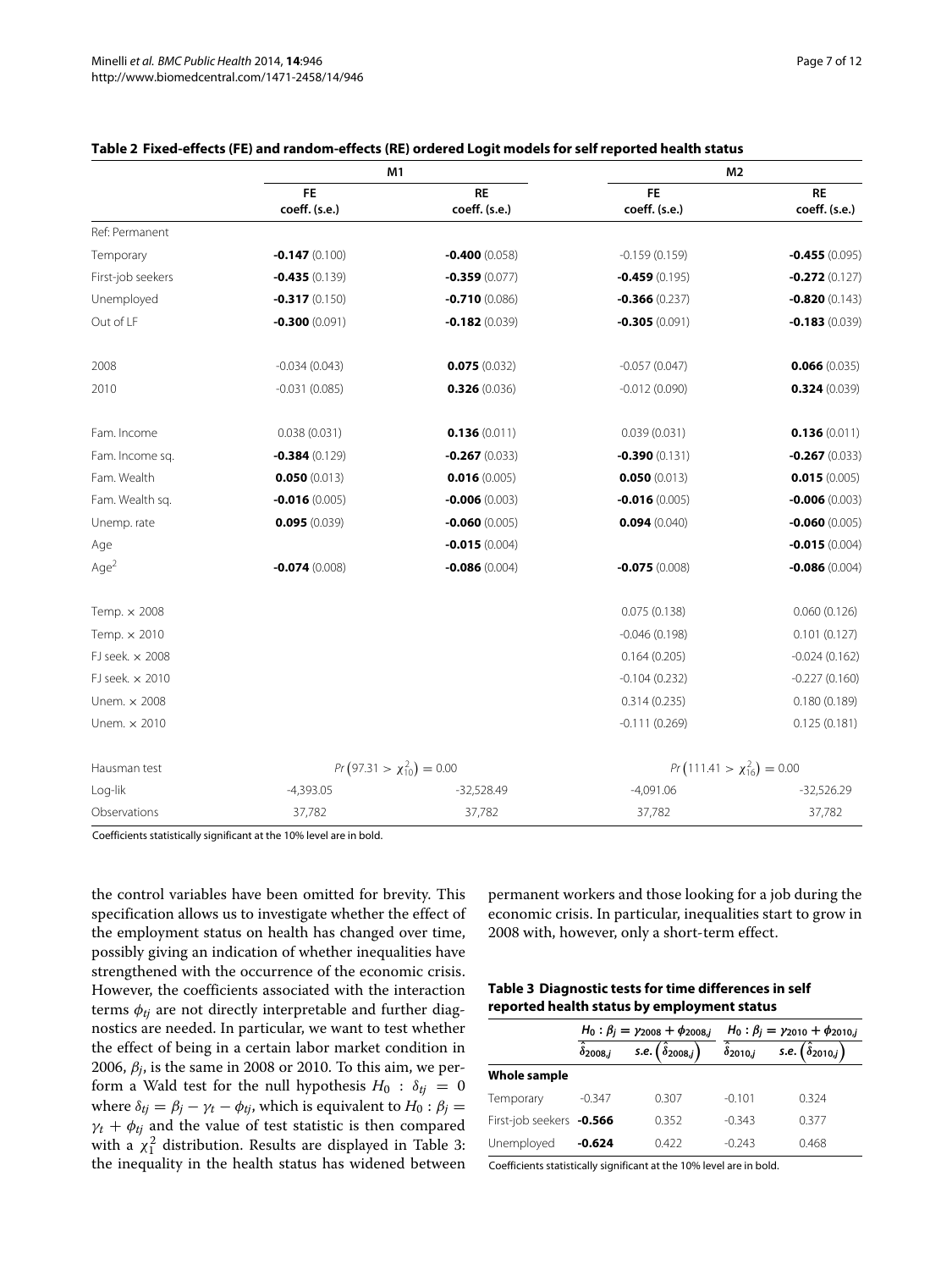<span id="page-7-0"></span>

|                        | Male               |                                | Female             |                    |
|------------------------|--------------------|--------------------------------|--------------------|--------------------|
|                        | M1<br>coeff. (s.e) | M <sub>2</sub><br>coeff. (s.e) | M1<br>coeff. (s.e) | M2<br>coeff. (s.e) |
| Ref: Permanent         |                    |                                |                    |                    |
| Temporary              | $-0.288(0.145)$    | $-0.331(0.234)$                | 0.080(0.163)       | 0.159(0.247)       |
| First-job seekers      | $-0.801(0.208)$    | $-0.974(0.278)$                | $-0.052(0.220)$    | 0.066(0.314)       |
| Unemployed             | $-0.423(0.212)$    | $-0.371(0.326)$                | $-0.160(0.245)$    | $-0.456(0.385)$    |
| 2008                   | $-0.001(0.083)$    | $-0.041(0.092)$                | $-0.013(0.065)$    | $-0.018(0.071)$    |
| 2010                   | 0.140(0.165)       | 0.171(0.183)                   | $-0.040(0.128)$    | $-0.026(0.134)$    |
| Temp. × 2008           |                    | 0.186(0.265)                   |                    | $-0.119(0.278)$    |
| Temp. $\times$ 2010    |                    | $-0.114(0.299)$                |                    | $-0.120(0.291)$    |
| FJ seek. $\times$ 2008 |                    | 0.586(0.289)                   |                    | $-0.316(0.311)$    |
| FJ seek. $\times$ 2010 |                    | $-0.071(0.330)$                |                    | 0.011(0.371)       |
| Unem. × 2008           |                    | 0.041(0.342)                   |                    | 0.911(0.425)       |
| Unem. $\times$ 2010    |                    | $-0.115(0.352)$                |                    | $-0.159(0.457)$    |
| Hausman test           | Rej.               | Rej.                           | Rej.               | Rej.               |
| Log-lik                | $-1,985.44$        | $-1,981.11$                    | $-2,005.71$        | $-1,999.54$        |
| Observations           | 18,603             | 18,603                         | 19,179             | 19,179             |

#### **Table 4 Fixed-effects ordered logit models for self reported health status by gender**

Coefficients statistically significant at the 10% level are in bold. Model specification also include the category for individuals out of the labor force, family income, family income square, family wealth, family wealth square, regional unemployment rate, age square. The Hausman test rejects the null hypothesis at the 5% level. Estimation results of the RE model are not presented here for brevity and are available upon request.

As discussed above, there is extensive empirical evidence on differences in the relationship between the employment status and health between female and male workers. Gender inequalities in health are usually tied to the fact that females have a higher life expectancy than males. Moreover, our data suggest that the distribution of responses to SRHS by employment status is somewhat more uniform for women than for men<sup>l</sup>. Therefore, we estimate two separate models for men and women in order to detect such inequalities in the health status. Table [4](#page-7-0) reports the estimation results obtained with the FE ordered logit model for the two sub-samples.

Male workers with a temporary contract, first-job seekers or unemployed present a significant decay in the health condition compared to permanent workers; however inequalities continue to grow until 2010 only for first-job seekers (see Table [5\)](#page-7-1). In contrast, the health status of female workers does not seem to depend on the employment condition while a difference in the health condition emerges for unemployed women compared to permanent workers in 2008.

Since our sample comprises individuals between 15 and 64 years of age, we also divide our sample in two age groups in order to investigate whether the relationship between employment and health differ across ages. Table [6](#page-8-0) shows that only young individuals exhibit health differentials according to their working conditions. This has to be expected since young workers are those mainly targeted by a low degree of employment protection. Among the elders, only the unemployed show a decay in self-rated health compared to permanent workers. Moreover, the youngsters suffer from growing inequalities over time if they do not find a job (see Table [7\)](#page-8-1).

Finally, it is well known that the geographical location in Italy is tied to strong socio-economic inequalities, especially concerning labor market protection and opportunities. Moreover, since health care expenditure is in hands of the regional governments, differences in health

#### **Table 5 Diagnostic tests for time differences in self reported health status by employment status: gender**

<span id="page-7-1"></span>

|                          | $H_0: \beta_i = \gamma_{2008} + \phi_{2008,i}$ |                                   | $H_0: \beta_j = \gamma_{2010} + \phi_{2010,j}$ |                                  |
|--------------------------|------------------------------------------------|-----------------------------------|------------------------------------------------|----------------------------------|
|                          | $\hat{\delta}_{2008,j}$                        | $\hat{\delta}_{2008,j}$ )<br>s.e. | $\hat{\delta}_{2010,j}$                        | $\hat{\delta}$ 2010. $j$<br>s.e. |
| Male                     |                                                |                                   |                                                |                                  |
| Temporary                | $-0.476$                                       | 0.449                             | $-0.389$                                       | 0.477                            |
| First-job seekers -1.501 |                                                | 0.491                             | $-1.074$                                       | 0.527                            |
| Unemployed               | $-0.371$                                       | 0.599                             | $-0.427$                                       | 0.646                            |
| Female                   |                                                |                                   |                                                |                                  |
| Temporary                | 0.296                                          | 0.471                             | 0.304                                          | 0.490                            |
| First-job seekers        | 0.400                                          | 0.557                             | 0.080                                          | 0.604                            |
| Unemployed               | $-1.349$                                       | 0.738                             | $-0.271$                                       | 0.768                            |

Coefficients statistically significant at the 10% level are in bold.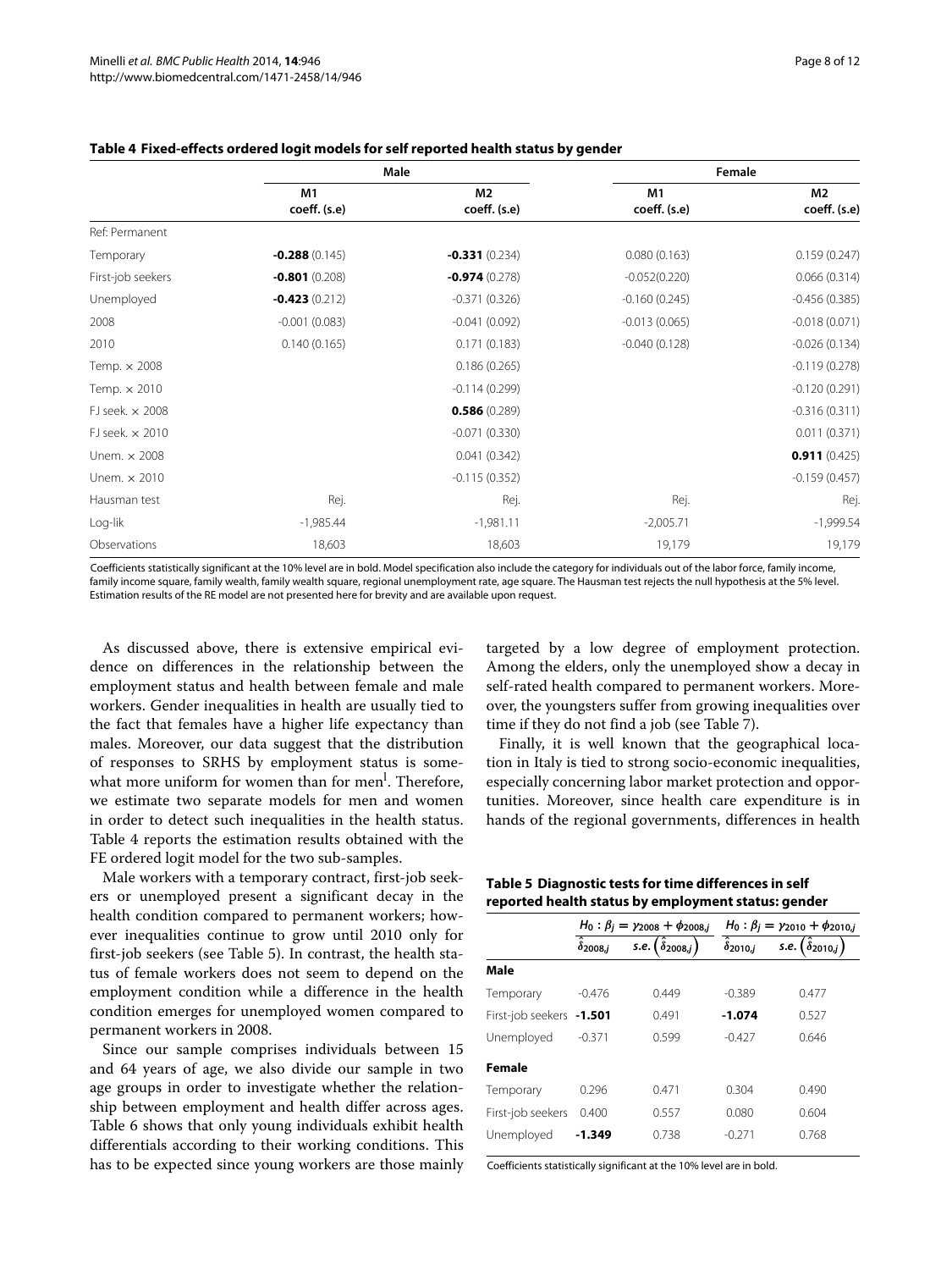<span id="page-8-0"></span>

|                        | $15 - 40$          |                                | $41 - 64$          |                                |
|------------------------|--------------------|--------------------------------|--------------------|--------------------------------|
|                        | M1<br>coeff. (s.e) | M <sub>2</sub><br>coeff. (s.e) | M1<br>coeff. (s.e) | M <sub>2</sub><br>coeff. (s.e) |
| Ref: Permanent         |                    |                                |                    |                                |
| Temporary              | $-0.211(0.129)$    | $-0.313(0.203)$                | $-0.117(0.171)$    | $-0.041(0.268)$                |
| First-job seekers      | $-0.522(0.162)$    | $-0.578(0.218)$                | $-0.694(0.582)$    | $-0.845(0.833)$                |
| Unemployed             | $-0.287(0.210)$    | $-0.741(0.356)$                | $-0.396(0.216)$    | $-0.169(0.323)$                |
| 2008                   | $-0.030(0.066)$    | $-0.107(0.079)$                | $-0.067(0.057)$    | $-0.063(0.059)$                |
| 2010                   | $-0.018(0.130)$    | $-0.026(0.145)$                | $-0.104(0.111)$    | $-0.066(0.114)$                |
| Temp. $\times$ 2008    |                    | 0.173(0.233)                   |                    | 0.002(0.311)                   |
| Temp. $\times$ 2010    |                    | 0.111(0.252)                   |                    | $-0.252(0.339)$                |
| FJ seek. $\times$ 2008 |                    | 0.214(0.224)                   |                    | 0.880(0.846)                   |
| FJ seek. $\times$ 2010 |                    | $-0.053(0.253)$                |                    | $-1.538(1.10)$                 |
| Unem. x 2008           |                    | 0.878(0.382)                   |                    | $-0.150(0.340)$                |
| Unem. x 2010           |                    | 0.302(0.401)                   |                    | $-0.383(0.365)$                |
| Hausman test           | Rej.               | Rej.                           | Rej.               | Rej.                           |
| Log-lik                | $-1,736.51$        | $-1,731.90$                    | $-2,644.40$        | $-2,641.23$                    |
| Observations           | 17,422             | 17,422                         | 20,360             | 20,360                         |

#### **Table 6 Fixed-effects ordered logit models for self reported health status by age**

See notes to Table [4.](#page-7-0)

care emerge across the country, where the north benefits from a more efficient health system compared to the rest of Italy [\[28\]](#page-11-15). Therefore, we finally investigate whether there is a territorial heterogeneity in the effect of the employment condition on the perceived health status. Descriptive statistics already suggest that there is a strong dichotomy between the north and the rest of Italy in terms of self-assessed health conditions (see Table [1\)](#page-3-0).

Table [8](#page-9-0) reports the estimation results of the FE models by area of residence, that is the north of Italy and the rest of the territory. We have to consider the center and south of Italy together because of quasi-collinearity issues; moreover Table [1](#page-3-0) shows that their health patterns are indeed similar. We find evidence that the category of first-job seekers experience a worse health condition in the north of Italy, while all profiles exhibit a significant lower health condition compared to permanent workers in the center and south of Italy.

For temporary workers in the north of Italy, health inequalities do not arise over time while they grow for the unemployed (see Table [9\)](#page-9-1). In the rest of Italy, differences in the perceived health condition widen over time for those looking for a job for the first time.

#### **Conclusions**

The incidence of non-standard labor contracts on permanent employment has been steadily increasing and job opportunities for the unemployed and first–job seekers have drastically diminished in the last decade. In this framework, work arrangements and job deprivation have recently become the focus of many empirical contributions aimed at assessing whether an increasing degree of job insecurity and lack of job opportunities are related to worse physical and mental health.

The results of our empirical analysis confirm that temporary workers, first-job seekers and unemployed individuals all experience a worse health conditions than permanent workers. Moreover, differentials in the health status spread in times of economic strain for those looking for job opportunities. Although Italian women are

<span id="page-8-1"></span>**Table 7 Diagnostic tests for time differences in Self Reported Health Status by employment status: age**

|                          | $H_0: \beta_j = \gamma_{2008} + \phi_{2008,j}$ |                                   |                         | $H_0: \beta_j = \gamma_{2010} + \phi_{2010,j}$ |  |  |
|--------------------------|------------------------------------------------|-----------------------------------|-------------------------|------------------------------------------------|--|--|
|                          | $\hat{\delta}_{2008,j}$                        | $\hat{\delta}_{2008,j}$ )<br>s.e. | $\hat{\delta}_{2010,j}$ | $\hat{\delta}_{2010,j}$ )<br>s.e.              |  |  |
| 15-40                    |                                                |                                   |                         |                                                |  |  |
| Temporary                | $-0.379$                                       | 0.382                             | $-0.398$                | 0.407                                          |  |  |
| First-job seekers -0.685 |                                                | 0.376                             | $-0.499$                | 0.402                                          |  |  |
| Unemployed               | $-1.512$                                       | 0.673                             | $-1.017$                | 0.711                                          |  |  |
| 41-64                    |                                                |                                   |                         |                                                |  |  |
| Temporary                | 0.017                                          | 0.529                             | 0.277                   | 0.557                                          |  |  |
| First-job seekers        | $-1.662$                                       | 1.586                             | 0.759                   | 1.623                                          |  |  |
| Unemployed               | 0.043                                          | 0.591                             | 0.279                   | 0.629                                          |  |  |

Coefficients statistically significant at the 10% level are in bold.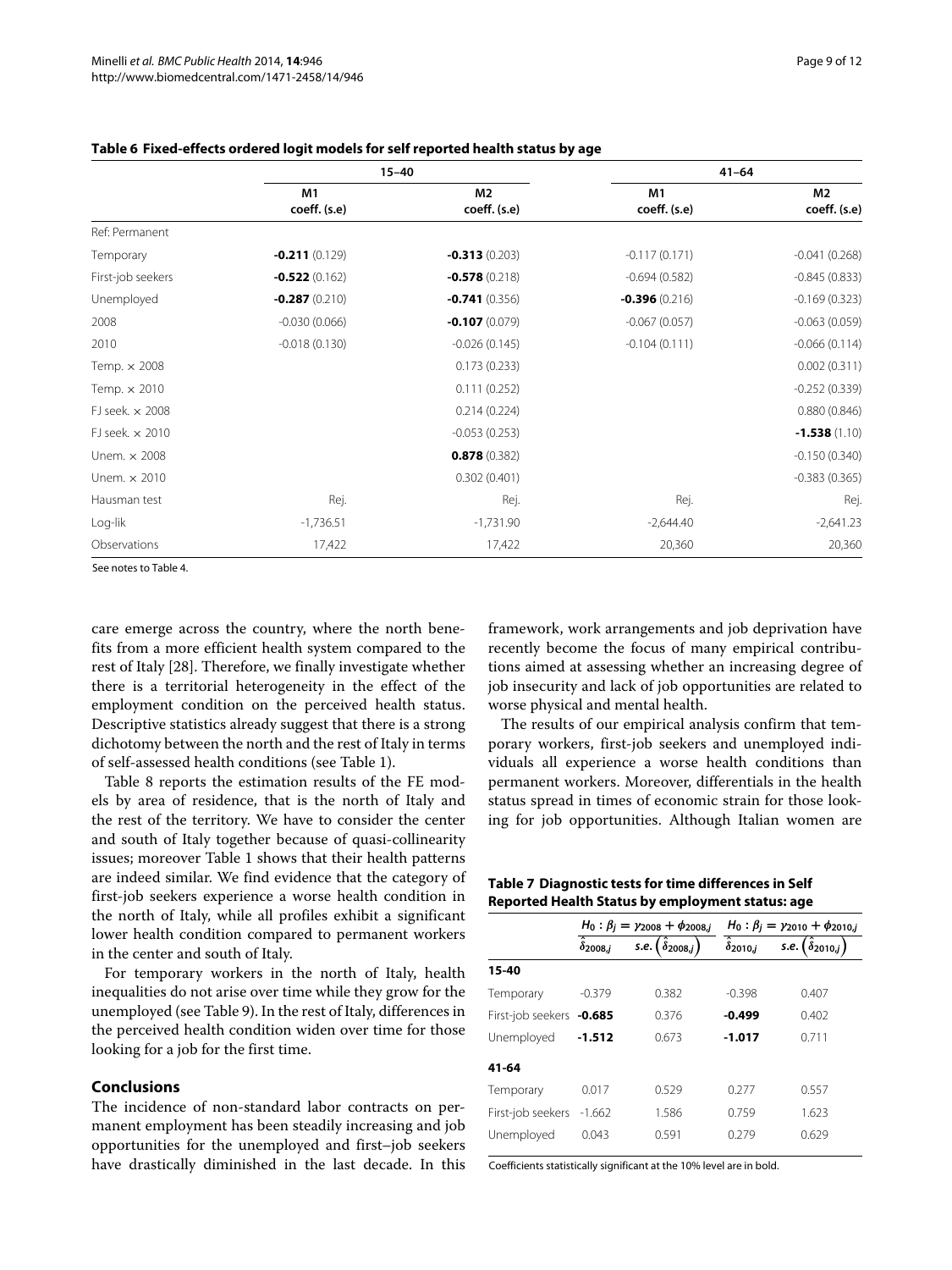<span id="page-9-0"></span>

|                       | <b>North</b>        |                                 | <b>Rest of Italy</b> |                                 |
|-----------------------|---------------------|---------------------------------|----------------------|---------------------------------|
|                       | M1<br>coeff. (s.e.) | M <sub>2</sub><br>coeff. (s.e.) | M1<br>coeff. (s.e.)  | M <sub>2</sub><br>coeff. (s.e.) |
| Ref: Permanent        |                     |                                 |                      |                                 |
| Temporary             | $-0.090(0.168)$     | 0.046(0.253)                    | $-0.172(0.128)$      | $-0.334(0.204)$                 |
| First-job seekers     | $-0.561(0.306)$     | $-0.589(0.501)$                 | $-0.448(0.163)$      | $-0.586(0.218)$                 |
| Unemployed            | $-0.220(0.287)$     | $-1.041(0.566)$                 | $-0.347(0.180)$      | $-0.323(0.276)$                 |
| 2008                  | 0.200(0.067)        | 0.213(0.072)                    | $-0.223(0.057)$      | $-0.295(0.065)$                 |
| 2010                  | 0.144(0.193)        | 0.154(0.197)                    | $-0.065(0.097)$      | $-0.056(0.104)$                 |
| Temp. × 2008          |                     | $-0.329(0.299)$                 |                      | 0.380(0.232)                    |
| Temp. $\times$ 2010   |                     | $-0.069(0.317)$                 |                      | 0.057(0.251)                    |
| FJ seek $\times$ 2008 |                     | $-0.042(0.588)$                 |                      | 0.396(0.222)                    |
| FJ seek $\times$ 2010 |                     | 0.094(0.617)                    |                      | 0.000(0.252)                    |
| Unem. x 2008          |                     | 0.892(0.648)                    |                      | 0.322(0.289)                    |
| Unem. x 2010          |                     | 1.035(0.624)                    |                      | $-0.275(0.308)$                 |
| Hausman test          | Rej.                | Rej.                            | Rej.                 | Rej.                            |
| Log-lik               | $-1,865.19$         | $-1,715.23$                     | $-2,504.54$          | $-2,497.55$                     |
| Observations          | 16,294              | 16,294                          | 21,488               | 21,488                          |

#### **Table 8 Fixed-effects ordered logit models for self reported health status by area of residence**

See notes to Table [4.](#page-7-0)

most likely targeted by the absence of employment protection (49.9% of working women was employed with a temporary contract in 2010) and are those with a higher unemployment rate [\[1\]](#page-10-0), we find that economic inequalities among female workers and job-seekers do not reflect onto their reported health condition. On the contrary, strong inequalities in the health outcome emerge among men and grow over time for those looking for their first job opportunity. Young Italian temporary workers and job seekers<sup>m</sup> experience a strong decay in health compared to

### <span id="page-9-1"></span>**Table 9 Diagnostic tests for time differences in self reported health status by employment status: area of residence**

|                          | $H_0: \beta_j = \gamma_{2008} + \phi_{2008,j}$ |                                 | $H_0: \beta_j = \gamma_{2010} + \phi_{2010,j}$ |                                 |
|--------------------------|------------------------------------------------|---------------------------------|------------------------------------------------|---------------------------------|
|                          | $\overline{\hat{\delta}_{2008,j}}$             | $\hat{\delta}_{2008,j}$<br>s.e. | $\overline{\hat{\delta}_{2010,j}}$             | $\hat{\delta}_{2010,j}$<br>s.e. |
| <b>North</b>             |                                                |                                 |                                                |                                 |
| Temporary                | 0.163                                          | 0.495                           | $-0.039$                                       | 0.5264                          |
| First-job seekers        | $-0.757$                                       | 1.005                           | $-0.834$                                       | 1.049                           |
| Unemployed               | $-2.145$                                       | 1.149                           | $-2.229$                                       | 1.147                           |
| <b>Rest of Italy</b>     |                                                |                                 |                                                |                                 |
| Temporary                | $-0.420$                                       | 0.392                           | $-0.335$                                       | 0.413                           |
| First-job seekers -0.686 |                                                | 0.380                           | $-0.530$                                       | 0.409                           |
| Unemployed               | $-0.349$                                       | 0.503                           | 0.008                                          | 0.538                           |

Coefficients statistically significant at the 10% level are in bold.

their permanently employed peers which grows over time for those looking for a job after 2006. Finally, there is a remarkable difference in health differentials between the north and the rest of the country where health deteriorates for all employment profiles compared to permanent employment. However, after the occurrence of the economic crisis, inequalities between permanent workers and the unemployed arise in the north of the country as well.

The question addressed in this paper is particularly relevant in the context of a dual labor market: in Italy a strong dichotomy has emerged, where on one side employees with open–ended contracts enjoy the benefits of a high degree of protection, while on the other temporary workers are exposed to high job insecurity and a very low, if none, degree of employment protection; moreover, welfare is not always able to adequately sustain workers during spells of unemployment, whose health condition may deteriorate due to the economic deprivation. The financial situation of the country, especially with the occurrence of the recent economic downturn, has led to substantial cuts in public expenditure and also in health care, where an average yearly decrease of −0.4% of GDP has been registered only from 2009 to 2011, compared to the average 0.2% of OECD countries [\[43\]](#page-11-29). In this context, growing inequalities in the health condition between economically deprived categories and financially stable ones would, in contrast, call for a stronger presence of the public health care system.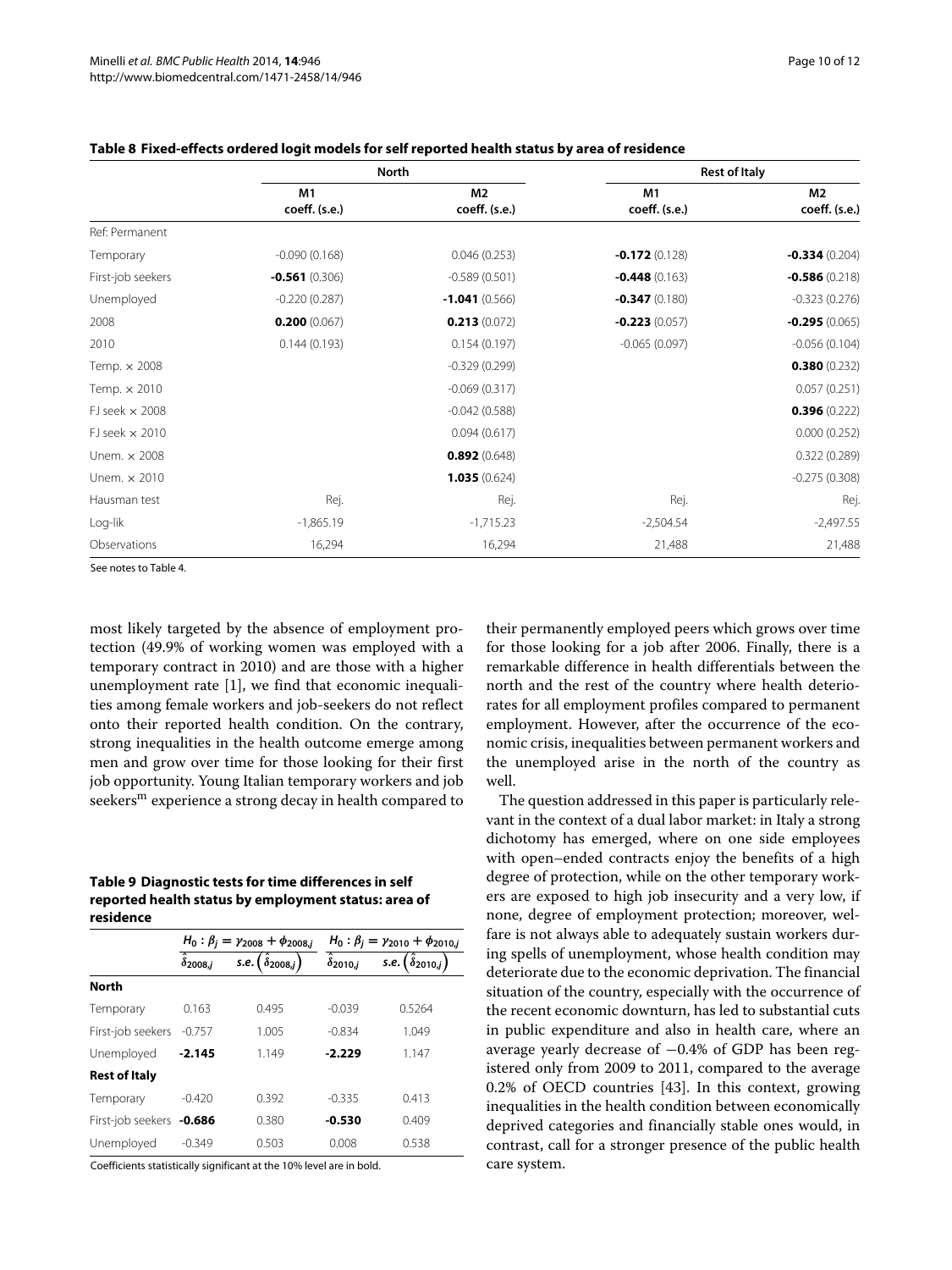# **Endnotes**

<sup>a</sup>The literature on unemployment and health is extensive. For brevity, we mention only the most recent contributions here and refer the reader to the cited papers for more extensive literature reviews.

**b**See [\[44\]](#page-11-30) for further details.

<sup>c</sup>For more details on the survey design, means of collections and response rates see [\[45\]](#page-11-31) and the website [https://www.bancaditalia.it/](https://www.bancaditalia.it/statistiche/indcamp/bilfait) [statistiche/indcamp/bilfait](https://www.bancaditalia.it/statistiche/indcamp/bilfait).

 $\rm{d}$ It could be argued that transitions in and out of the various employment profiles should be modeled instead. However, breaking our profiles further apart results in too few observations for each category leading to quasi-collinearity problems since we model all possible labor market conditions.

eThe information on the working status is provided by the variable APQUAL in the SHIW questionnaire.

 $^{\mathrm{f}}$ For dependent workers, there is a specific category of APQUAL that isolates non-standard contracts. For the self-employed, we cross-reference the categories in APQUAL with the variable CONTRATT, that takes values 2 and 3 if the job is not permanent. Within the *Temporary* category, individuals could be divided into fixed-term workers (who benefit from more unemployment protection) and seasonal/on-call workers. However, this last category identifies only 232 individuals and cannot be considered separately in the estimation without incurring in severe convergence problems.

<sup>g</sup>Hypothetically, someone whose illness led him/her to stop working because unable to cope with the demands of the job could actively be looking for another job and therefore result as unemployed. However, such an event is very rare in Italy, where the labor law allows ill workers to suspend their contract even for long periods (from 180 days to 2 years). In addition, they cannot be dismissed while the contract is suspended and are entitled to an allowance from social insurance that covers, on average, 2/3 of their salary during the first 180 days of sick leave. See<http://www.ilo.org/global/lang--en/index.htm> for further details.

h Since it is computed using both dependent labor income and self-employment, income can be negative.

i We matched data on the regional unemployment rate published by the Italian Institute of Statistics with SHIW data at the regional level.

j See [\[37\]](#page-11-23) and [\[38\]](#page-11-24) for further details.

<sup>k</sup>See [\[46\]](#page-11-32) for a detailed illustration of the estimation procedure.

l About 55% of responses in sample of female is *good* (the modal value) in any employment category (except for the unemployed with 53%) while the percentage of responses to the *good* category in the male sample (the modal value) is decreasing with the employment condition: 55% of *permanent*, 53% of *temporary*, 52% of *unemployed*, and 46% of *inactive*.

 $m_{27.8\%}$  aged 15-24 compared to 3.6% aged 55-64 in 2010 [\[1\]](#page-10-0).

#### **Abbreviations**

SRHS: Self reported health status; SHIW: Survey on household income and wealth.

#### **Competing interests**

The authors declare they have no competing interests.

#### **Authors' contributions**

LM contributed to the study concept and design, writing the manuscript, and the analysis of the data. CP contributed to writing the manuscript and to the analysis and interpretation of the data. MC conducted the literature review and FB provided the software for the analyses and has been involved in revising the manuscript critically, giving final approval for publication. All authors read and approved the final manuscript.

#### **Acknowledgments**

This research was funded by a grant (No. DGR-351, 04/18/2011) from the Umbria Region (Italy).

#### **Author details**

<sup>1</sup> Department of Experimental Medicine, University of Perugia, P.le Gambuli, 1, 06122 Perugia, Italy. 2Department of Economics, University of Perugia, Via A. Pascoli 20, 06120 Perugia, Italy. <sup>3</sup> Department of Economics and Social Sciences, Università Politecnica delle Marche, P.le Martelli 8, 60121 Ancona, Italy.

#### Received: 30 July 2014 Accepted: 1 September 2014 Published: 12 September 2014

#### **References**

- <span id="page-10-0"></span>1. OECD: **Stat Extracts.** OECD Stat Extracts 2013. Available at [\[http://www.](http://www.oecd.org/statistics/) [oecd.org/statistics/\]](http://www.oecd.org/statistics/).
- <span id="page-10-1"></span>2. Schmitz H: **Why are the unemployed in worse health? The causal effect of unemployment on health.** Labour Econ 2011, **18:**71–78.
- <span id="page-10-2"></span>3. Giatti L, Barreto SM, César CC: **Unemployment and self-rated health: neighborhood influence.** Soc Sci Med 2010, **71**(4):815–823.
- <span id="page-10-3"></span>4. Böckerman P, Ilmakunnas P: **Unemployment and self-assessed health: Evidence from panel data.** Health Econ 2009, **18**(2):161–179.
- <span id="page-10-4"></span>5. Roelfs DJ, Shor E, Davidson KW, Schwartz JE: **Losing life and livelihood: a systematic review and meta-analysis of unemployment and all-cause mortality.** Soc Sci Med 2011, **72**(6):840–854.
- <span id="page-10-5"></span>6. McKee-Ryan F, Song Z, Wanberg CR, Kinicki AJ: **Psychological and physical well-being during unemployment: a meta-analytic study.** J Appl Psychol 2005, **90:**53.
- <span id="page-10-6"></span>7. Garcy AM, Vågerö D: **The length of unemployment predicts mortality, differently in men and women, and by cause of death: A six year mortality follow-up of the Swedish 1992–1996 recession.** Soc Sci Med 2012, **74**(12):1911–1920.
- <span id="page-10-7"></span>8. Milner A, Page A, LaMontagne AD: **Long-term unemployment and suicide: a systematic review and meta-analysis.** PloS one 2013, **8:**e51333.
- <span id="page-10-8"></span>9. Virtanen M, Kivimäki M, Joensuu M, Virtanen P, Elovainio M, Vahtera J: **Temporary employment and health: a review.** Int J Epidemiol 2005, **34**(3):610–622.
- <span id="page-10-9"></span>10. Benach J, Vives A, Amable M, Vanroelen C, Tarafa G, Muntaner C: **Precarious Employment: Understanding an Emerging Social Determinant of Health.** Ann Rev Public Health 2014, **35:**229–253.
- <span id="page-10-10"></span>11. De Cuyper N, De Jong J, De Witte H, Isaksson K, Rigotti T, Schalk R; **Literature review of theory and research on the psychological impact of temporary employment: towards a conceptual model.** Int J Manag Rev 2008, **10:**25–51.
- <span id="page-10-11"></span>12. Rugulies R, Aust B, Burr H, Bültmann U: **Job insecurity, chances on the labour market and decline in self-rated health in a representative**